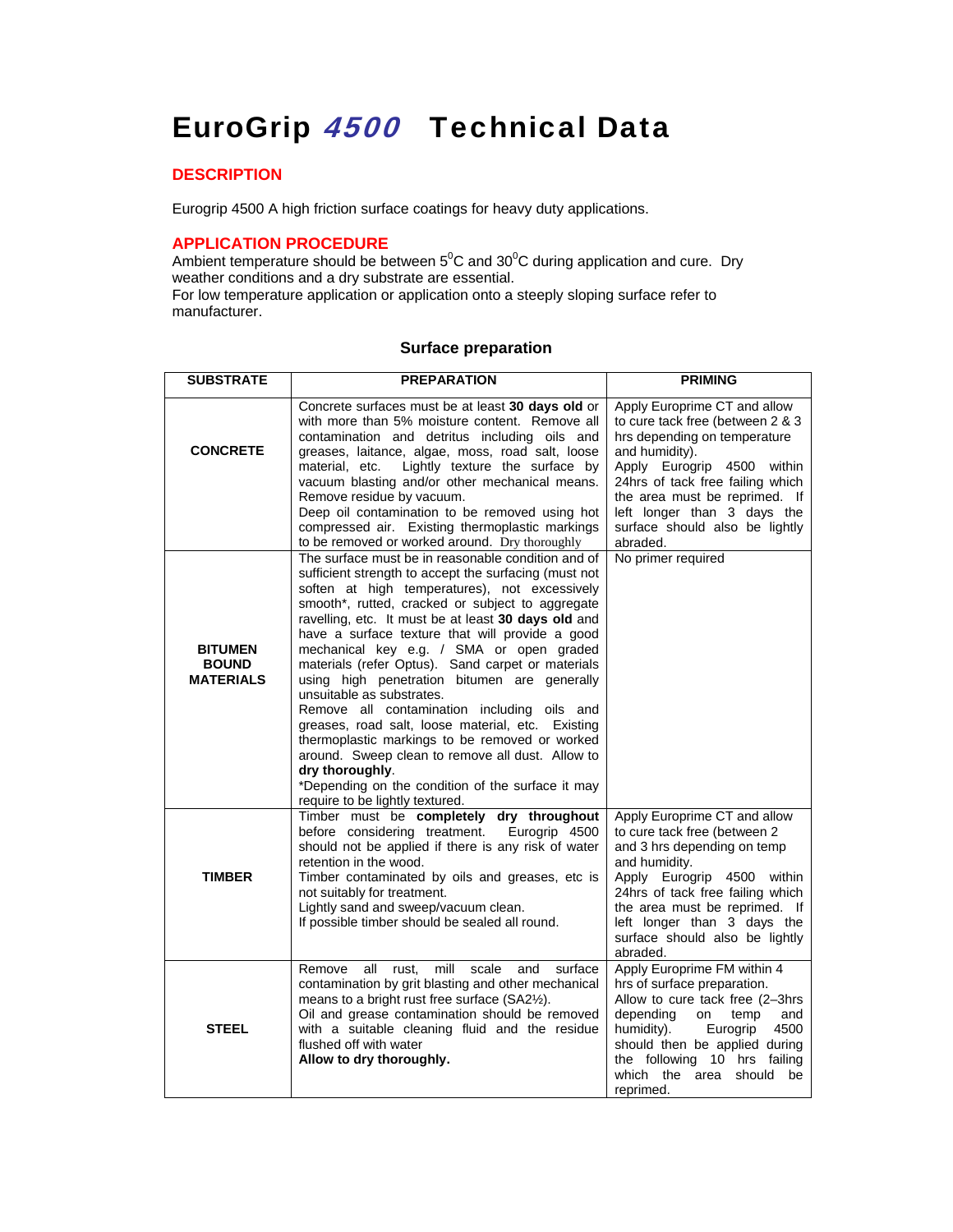#### **Surfacing (Base & Aggregate scatter)**

Strict compliance with the mixing and laying procedure is critical - **mixing times must not be exceeded**.

Materials include Eurogrip 4500 which comes as 3 components. It is used in conjunction with the customer's chosen aggregate.

Pour the contents of Pack B into a suitable mixing vessel and mix using a drill and paddle until homogeneous. Whilst still mixing add the contents of Pack A and continue mixing for a further 20secs. Whilst still mixing slowly add the contents of Pack C and continue for 40secs until a homogeneous mixture is achieved. Mix only one unit at a time.

Pour the mixed material onto the surface and immediately spread using a serrated squeegee to the specified coverage (do not spread too thinly).

Broadcast the chosen aggregate onto the surface ensuring that there is no resin showing through. Remove any tape when resin starts to gel and excess aggregate when the surface becomes stable. This will vary with both product and ambient temperature.

#### **COVERAGE AND CURE**

Both coverage and cure depend on ambient and surface temperatures, the type and condition of the substrate and the aggregate temperature and size.

Coverage of the resin base generally falls in the range of 4 to  $5kg/m<sup>2</sup>$ . Onto open graded bitumen based substrates coverage may be significantly reduced. In this event a scratch coat may be used.

Aggregate loading varies with the chosen aggregate size and type but is typically between 12 and  $14$ kg/m<sup>2</sup>

nb/ always ensure that there is always excess aggregate available on site to ensure full coverage prior to sweeping.

Aggregate is available in a range of natural colours and sizes and in more vivid colours as coated aggregates.

Curing times: - Initial set  $@$  20<sup>0</sup>C 1 hour Open to traffic  $@$  20<sup>0</sup>C 2½ hours

#### **TYPICAL PROPERTIES**

| Relative density at 20°C                           | 1.65       |  |
|----------------------------------------------------|------------|--|
| Tensile properties to BS 2782 Pt3 after curing for |            |  |
| 14 days in air                                     |            |  |
| Tensile strength                                   | 10 $N/mm2$ |  |
| Elongation at break                                | 20% min    |  |
| Adhesion to steel to BS 24624:1993, pull-off       |            |  |

Adriesion to steel to BS 24024.1995, pull-on<br>test at 5 days  $5 N/mm^2$